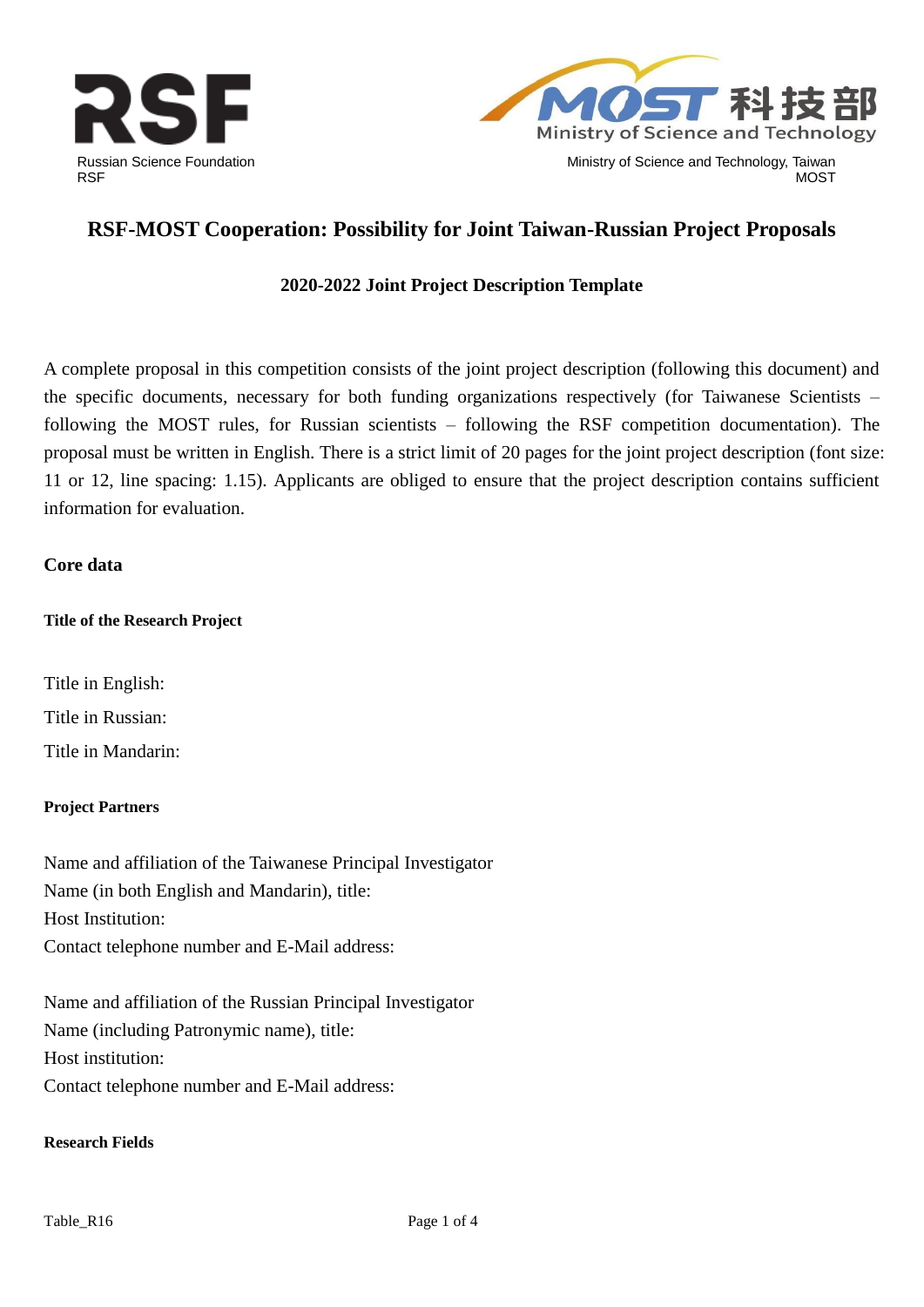Which priority thematic area does this project fall into: (please select by filling " $v$ ")

- $\Box$  Smart transport and telecommunications
- $\Box$  Leading edge healthcare and medicine
- □ Clean energy
- □ Artificial Intelligence
- $\Box$  Societal challenges addressed by social sciences

Which best describes the fields of this project: (please select by filling " $v$ ")

For the Taiwanese Principal Investigator

- \_\_Natural Sciences and Sustainable Development
- \_\_Engineering and Technologies
- \_\_Life Sciences
- \_\_Humanities and Social Sciences
- \_\_Science Education

For the Russian Principal Investigator

- \_\_ Mathematics, computer science and systems sciences;
- \_\_ Physics and space sciences;
- \_\_ Chemistry and materials science;
- \_\_ Biology and life sciences;
- \_\_ Basic research for medicine;
- \_\_ Agricultural sciences;
- \_\_ Earth sciences;
- \_\_ Humanities and Social Sciences;
- \_\_ Engineering.

#### **Key words:**

**Project Summary**: *(up to 3.000 characters)*

#### **Project Description**

#### **State of the art and preliminary work**

*Please explain briefly and precise the state of the art in your field in its direct relationship to your project. This description should make clear in which context you situate your own research and in what areas you intend to make unique, innovative, promising contribution. This description must be concise and understandable without referring to additional literature.*

*To illustrate and enhance your presentation you may refer to your own and other's publications. Indicate whenever you are referring to other researchers' work. Please list up to 10 most important publications in your*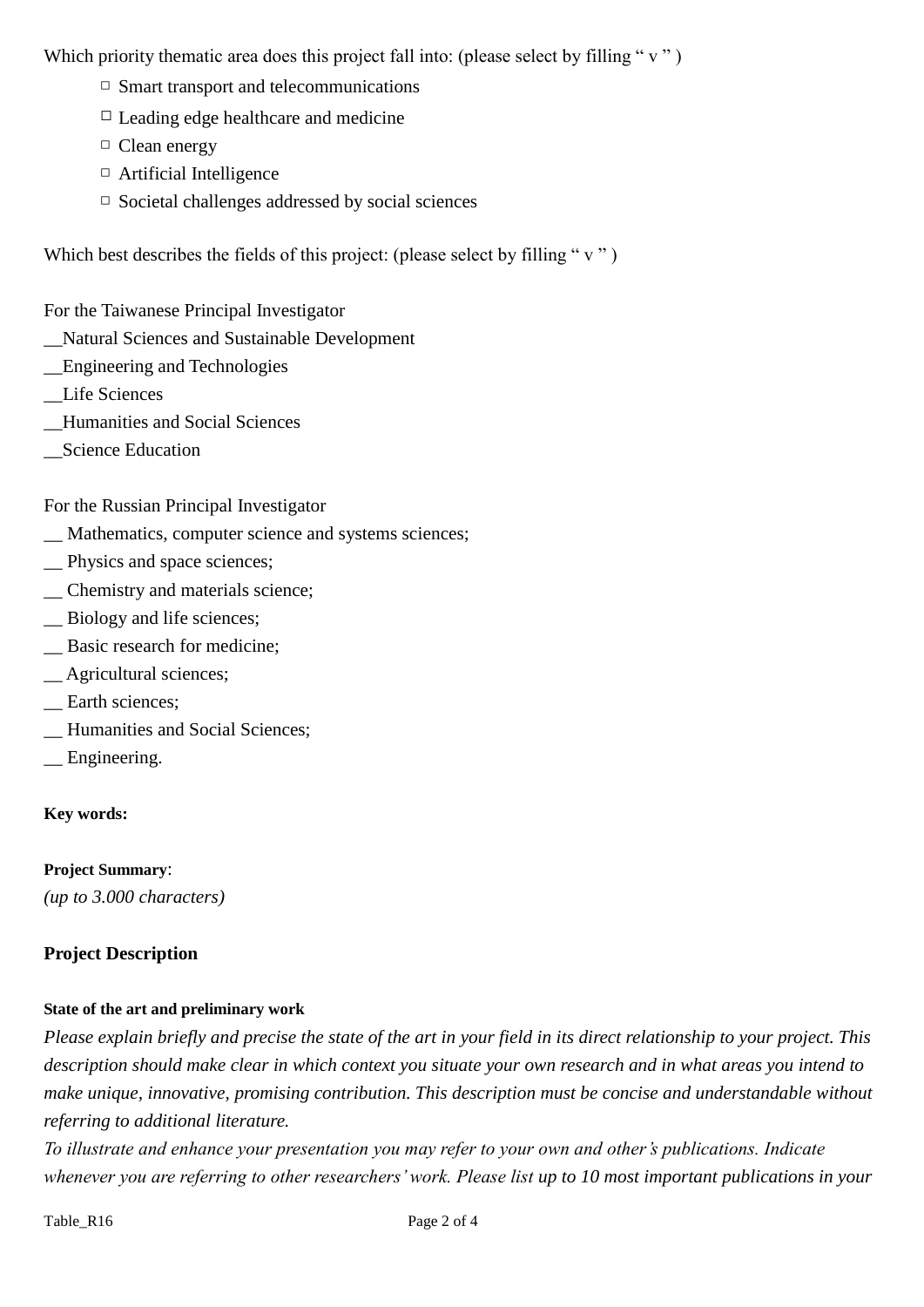*bibliography under section. Note that reviewers are not required to read any of the works you cite.*

## **Project-related publications**

*Please list your and your partners'most significant publications that relate directly to the proposed project and document your preliminary work. This list should contain no more than 10 publications.*

### **Objectives**

*Please give a concise description of your project's research programme and scientific objectives. Please indicate if you anticipate results that may be relevant to fields other than science (such as science policy, technology, the economy or society).* 

### **Work programme including proposed research methods**

*Please give a detailed account of the steps planed during the proposed funding period including a description of the contributions to be made by the project partners from both countries. For experimental projects, a schedule detailing all planned experiments should be provided.* 

*The quality of the work programme is critical to the success of a funding proposal. The work programme should clearly state how much funding will be requested on both sides, why the funds are needed, and how they will be used, providing details on individual items where applicable. Please provide a detailed description of the methods that you plan to use in the project: What methods are already available? What methods need to be developed? What assistance is needed from outside your own group/institute.*

### **Data handling**

*Improving the management and handling of research data is a priority both for national and international research organizations and for science in general. If research data or information will be systematically produced in the project, describe if and how these will be made available for future reuse by other researchers. Please regard existing standards and data repositories or archives in your discipline where appropriate.*

### **Added value of international cooperation**

*The cooperation among the partners involved and the expected added value of the planned cooperation should be described in detail.*

### **References**

# **Requested modules / funds – Justification**

Taiwanese project part – Funds requested (in NTD)

Russian project part – funds requested (in RUB)

## **Project requirements**